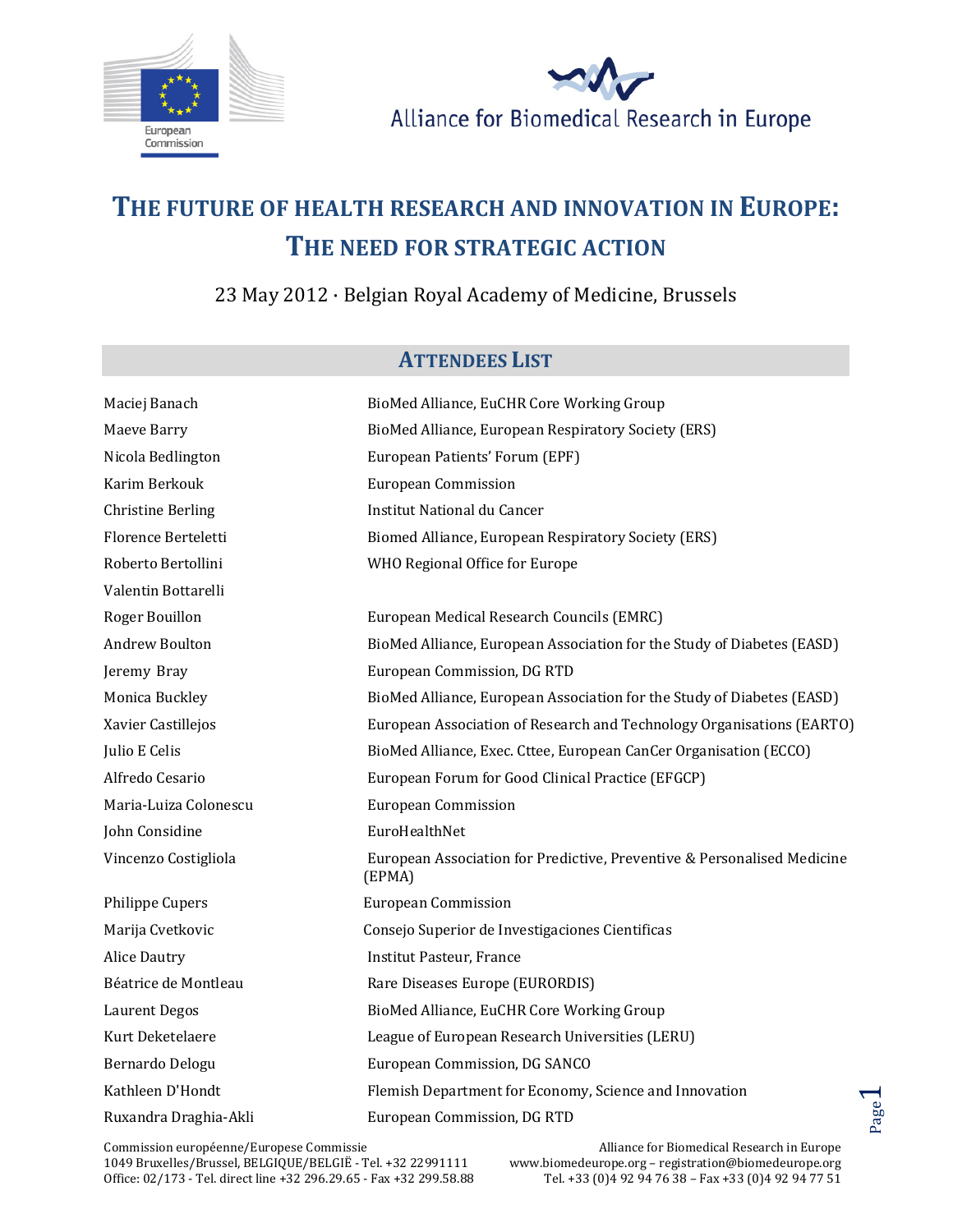

Alliance for Biomedical Research in Europe

Thom Duyvené de Wit BioMed Alliance, European Hematology Association (EHA) Wilfried Ellmeier BioMed Alliance, EuCHR Core Working Group Edel Fitzgerald BioMed Alliance, European CanCer Organisation (ECCO) Valentin Fuster BioMed Alliance, EuCHR Core Working Group José Mariano Gago BioMed Alliance, EuCHR Core Working Group Michele S. Garfinkel European Molecular Biology Laboratory (EMBO) Miriam Gargesi **Europabio** Steffen Gay BioMed Alliance, European League Against Rheumatism (EULAR) Michel Goldman **Innovative Medicines Initiative (IMI)** Martin Gotthardt BioMed Alliance, European Association of Nuclear Medicine (EANM) Alexandria Graber Birgitte Grube European Oncology Nursing Society (EONS) Jeremy Haigh European Federation of Pharmaceutical Industries and Associations (EFPIA) Philippe Halban **European Foundation for the Study of Diabetes** Catherine Hartmann European Commission COPD Coalition Liselotte Højgaard Copenhagen Research Forum Vera Hörmann ISC Intelligence in Science Ulrich Jäger BioMed Alliance, European Hematology Association (EHA) Magdalena Kalata European Diagnostic Manufacturers Association (EDMA) Nadia Kamel BioMed Alliance, European Respiratory Society (ERS) Monika Kavaliauske Agency for Science, Innovation and Technology, Lithuania Barbara Kerstiens European Commission Judita Kinkorova Technology Centre ASCR, Czech Republic Tony Kirby Tony Kirby PR Ltd Nina Kirk Olesen European Federation of Nurses Associations Patrick Kolar **European Commission** Monica Kosinska European Public Health Alliance (EPHA) Gabriel Krestin **BioMed Alliance, European Society of Radiology (ESR)** Ruth Ladenstein European Society for Paediatric Oncology (SIOPE) Norbert Lameire BioMed Alliance, European Dialysis and Transplant Association (ERA-EDTA) Peter Lange The BioMed Alliance, EuCHR Core Working Group Alec Lapira **Malta Council for Science and Technology** Geoffrey Laurent University College London Olivier Ledour European Commission

Commission européenne/Europese Commissie 1049 Bruxelles/Brussel, BELGIQUE/BELGIË - Tel. +32 22991111 Office: 02/173 - Tel. direct line +32 296.29.65 - Fax +32 299.58.88 Page.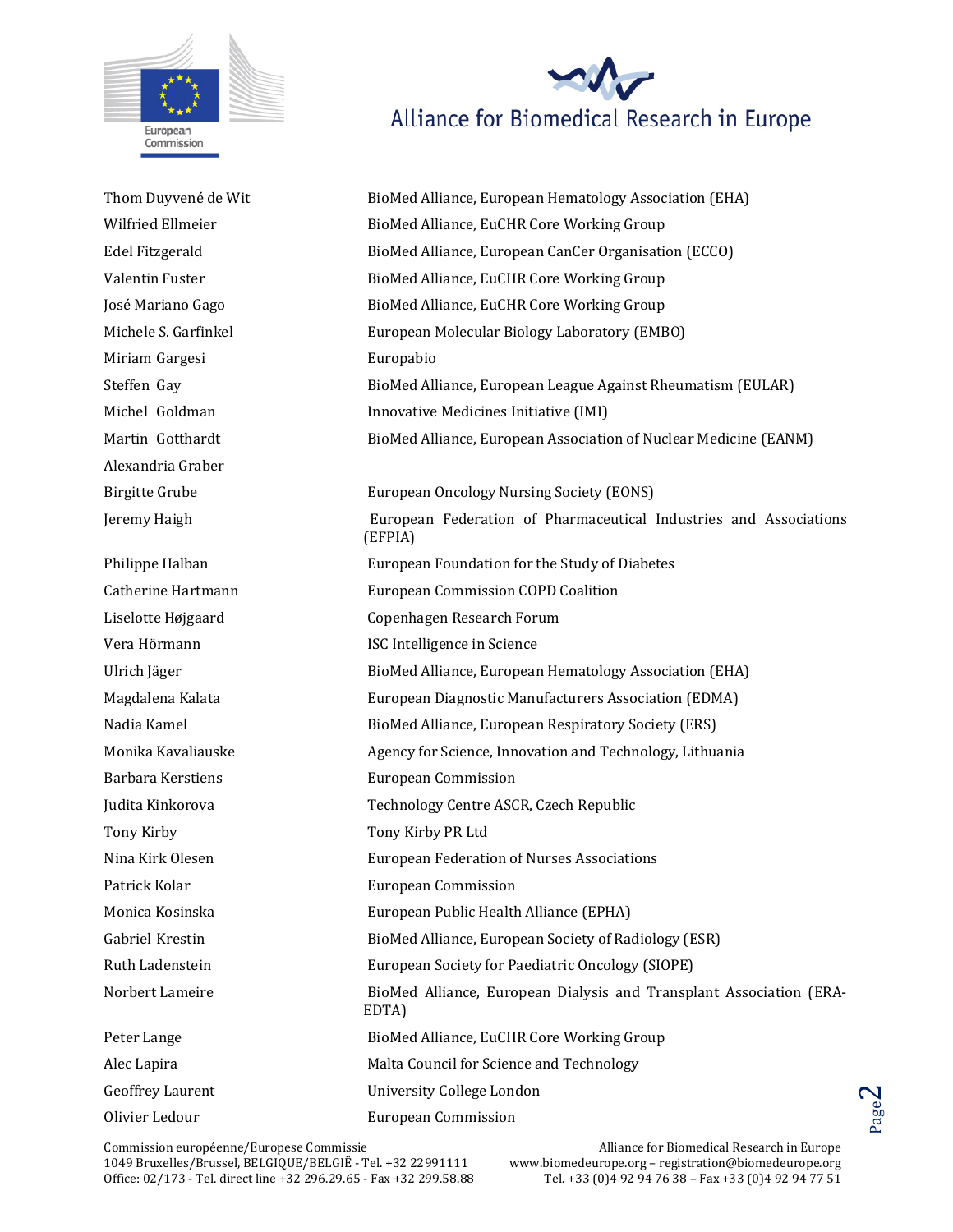



Karin Lohmann **Helmholtz-Gesellschaft** Anna Lönnroth Sjoden European Commission DG Research Anne Luecke Gesundheitsforschung – BMBF Michael Manns BioMed Alliance, EuCHR Core Working Group Claudia Marinetti Eurohealthnet Gordon McVie **European Institute of Oncology** Rene Medema Netherlands Cancer Institute Françoise Meunier European Organisation for the Research and Treatment of Cancer (EORTC) Lucas Muller European Commission, DG RTD Laurent Nicod BioMed Alliance, Exec. Cttee, European Respiratory Society (ERS) Elmor Nimmensgern European Commission Berit Nygaard **Research Council of Norway** Colm O`Morain United European Gastroenterology (UEG) Markus Peck **BioMed Alliance, European Association for the Study of the Liver (EASL)** Martine Piccart BioMed Alliance, EuCHR Core Working Group Silviu Popa European Parliament Ulrik Ringborg **Karolinska Institute** Anna Rouillard Biomed Alliance, European CanCer Organisation (ECCO) Fadiha Sadallah IMI-JU – European Commission Carla Santos PT Perm Rep, Brussels Jean-Paul Sculier BioMed Alliance, European Respiratory Society (ERS) Karin Sipido **BioMed Alliance, Exec. Cttee, European Society of Cardiology (ESC)** Deborah Smith Medical Research Council (MRC) Ulf Smith BioMed Alliance, Exec. Cttee, European Association for the Study of Diabetes (EASD) Maria Starborg **Swedish Research Council** Swedish Research Council Christian Suojanen Valor Management S.A. Véronique Tirolien BioMed Alliance, European Society of Cardiology (ESC) Federico Torres **BioMed Alliance, European League Anti Rheumatism (EULAR)** Federico Torres Archie Turnbull European Public Health Alliance (EPHA) Frans Van de Werf BioMed Alliance, European Society of Cardiology (ESC) Ingrid Van den Neucker BioMed Alliance, European CanCer Organisation (ECCO) Panagiotis Vardas **BioMed Alliance, European Society of Cardiology (ESC)**